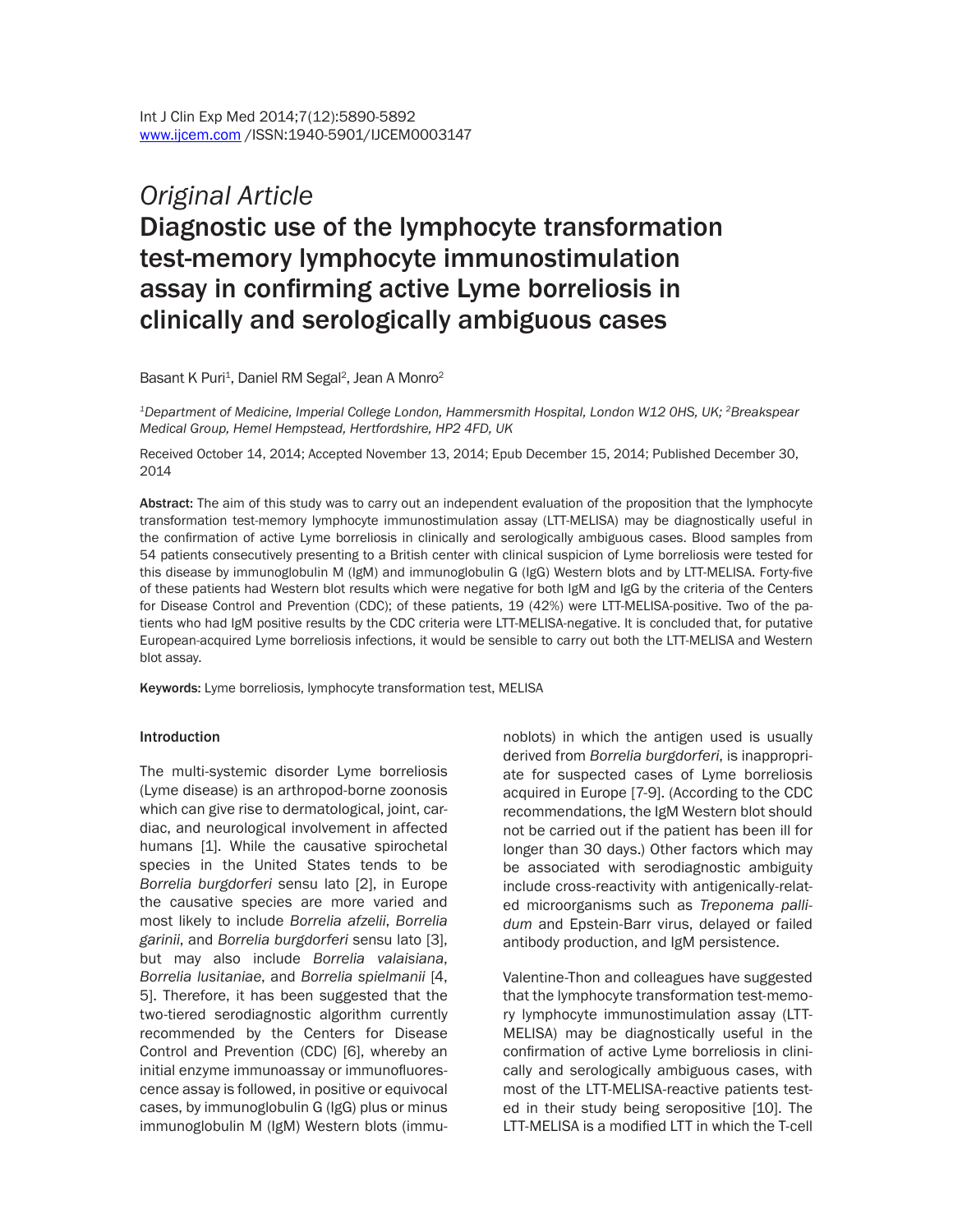| <b>Table 1.</b> Comparison of the results by the |
|--------------------------------------------------|
| CDC criteria (for both IgM and IgG) and the      |
| LTT-MELISA                                       |

|              |                 | CDC criteria |                 | Total |
|--------------|-----------------|--------------|-----------------|-------|
|              |                 | Positive     | <b>Negative</b> |       |
| I TT-MFI ISA | Positive        |              | 19              | 26    |
|              | <b>Negative</b> | 2            | 26              | 28    |
| Total        |                 | 9            | 45              | 54    |

immune response (lymphoblast transformation and proliferation) to recombinant *Borrelia*specific antigens can be detected (by <sup>3</sup>H-thymidine incorporation) and evaluated [10].

The aim of the present study was to carry out the first independent evaluation of the value of the LTT-MELISA in serologically and clinically ambiguous cases of Lyme borreliosis in which Western blot IgG and IgM results were negative.

#### Materials and methods

## *Patient samples*

Blood samples were taken from 54 patients consecutively presenting to a British center (Breakspear Medical Group) with clinical suspicion of Lyme borreliosis. Following centrifugation, serum samples were sent to IgeneX Inc. (Palo Alto, CA, USA) for IgG and IgM Western blot assays for Lyme borreliosis, while whole blood samples were sent to the MELISA (LTT) Center Laboratory (Laborärztliche Arbeitsgemeinschaft für Diagnostik und Rationalisierung e. V.) (Bremen, Germany) for LTT-MELISA evaluations for Lyme borreliosis. There was no communication between the two laboratories regarding the results of each patient.

## *Western blots for Lyme borreliosis*

For each sample, an aliquot of 10 µL of serum was tested with Western blot strips prepared from a mixture of two strains of *Borrelia burgdorferi*, 297 and B31, as described by Shah and colleagues [11]. The IgM bands tested included those required to determine immunoblot positivity according to the CDC criteria, namely 23-25 kDa, 39 kDa, and 41 kDa. Similarly, the IgG bands tested included those required by the CDC criteria, namely 18 kDa, 23-25 kDa, 28 kDa, 30 kDa, 39 kDa, 41 kDa, 45 kDa, 58 kDa, 66 kDa and 83-93 kDa.

## *LTT-MELISA for Lyme borreliosis*

The LTT-MELISA was carried out as described by Valentine-Thon and colleagues [10, 12]. One million peripheral blood mononuclear cells in 1 mL 10% medium were incubated, together with controls, in a multi-welled culture plate coated with recombinant *Borrelia* antigens at three dilutions for five days at 37°C with 5% carbon dioxide gas. Following exposure to 3 µC methyl-3H-thymidine (Amersham Buchler, Brunswick, Germany; specific activity, 185 GBq mmol-1) for five hours, the uptake of the tritiated thymidine was measured in counts per minute using a liquid scintillation counter (1450 Microbeta Trilux; Wallac Distribution, Freiburg, Germany). The ratio of the radioactive count from a given test well to the average count from three negative control wells was defined as the stimulation index. A stimulation index of at least three, in at least one well, was defined as being a positive result for a given patient.

## **Results**

The main results are shown in Table 1. Fortyfive (83%) of the patients had Western blot results which were negative by the CDC criteria for both IgM (which require at least two IgM bands among 24 kDa or 21 kDa (OspC), 39 kDa (BmpA), and 41 kDa (Fla)) and IgG (requiring at least five IgG bands among 18 kDa, 24 kDa or 21 kDa (OspC), 28 kDa, 30 kDa, 39 kDa (BmpA), 41 kDa (Fla), 45 kDa, 58 kDa (not GroEL), 66 kDa, and 93 kDa). Of these 45 seronegative patients, 19 (42%) were LTT-MELISA-positive.

Two of the patients who had IgM positive results by the CDC criteria were LTT-MELISA-negative.

# **Discussion**

This first independent study of LTT-MELISA in patients clinically suspected of suffering from Lyme borreliosis confirms the diagnostic value of this investigation. There are at least two possible reasons why we found a relatively high (42%) level of LTT-MELISA-positive results among our seronegative patients.

Bearing in mind that our study was from a British center, one possibility is the greater *Borrelia* species heterogeneity in Europe compared with the United States, so that the CDC criteria may be inappropriate for Europeanacquired infections. In line with this possibility,